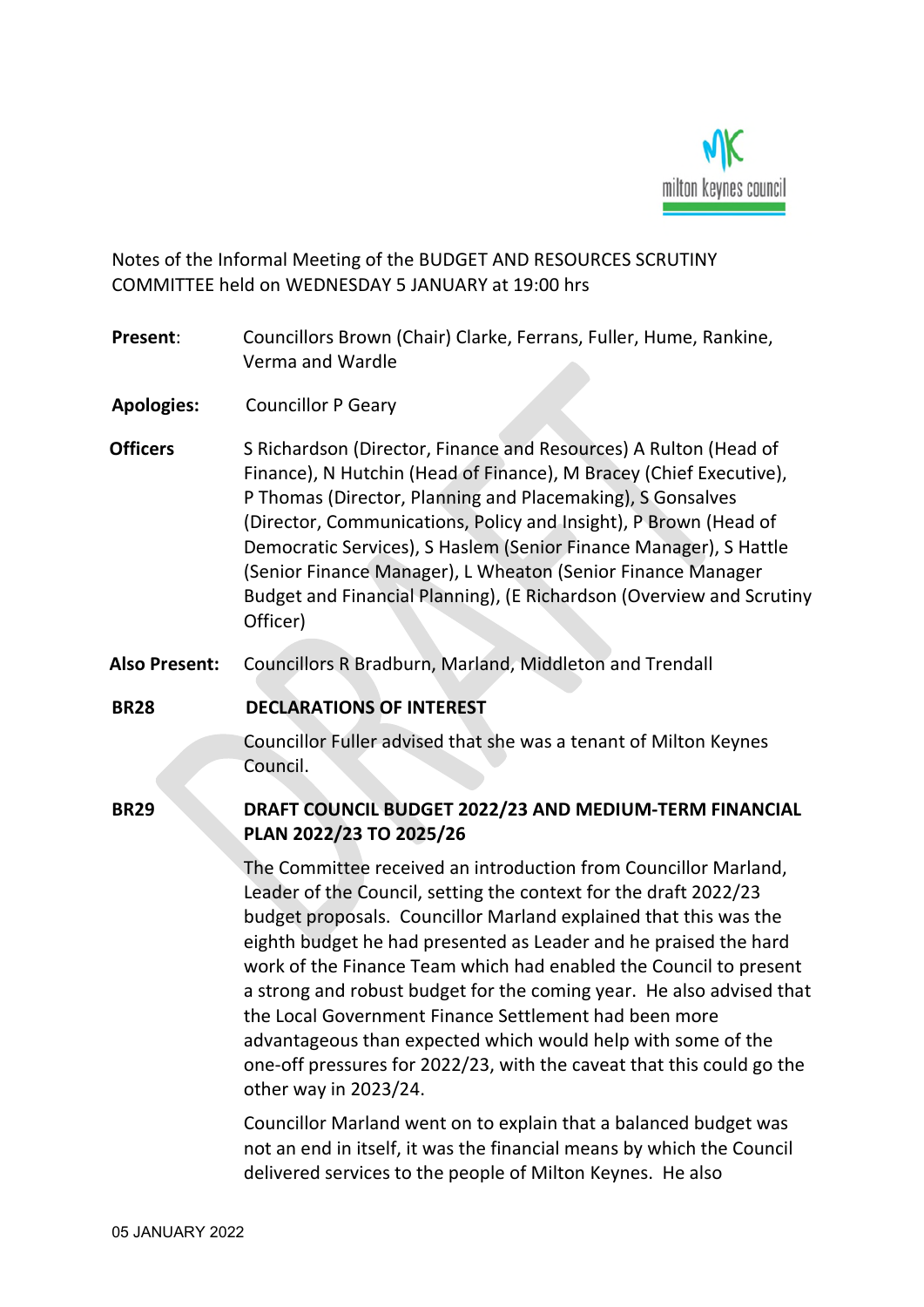commented that the largest proportion of the Council's expenditure was on the provision of social care services for both adults and children.

He also said some difficult decisions had to be made, the main one being an increase in Council Tax of 3.75%. Although this was below the current level of inflation, it was still higher than the Cabinet would have liked; however, it was still one of the lowest rises in the country, certainly over the two-year period from 2021-23. This was due to the Council's decision not to take the full amount of the additional adult social care precept, either last year or this year. He added that the Council was able to maintain its local 80% council tax reduction scheme for those on low incomes/benefits, which was one of the most generous in the country.

Following Councillor Marland's introduction and discussion of the draft budget proposals in his portfolio, the Committee then heard from Councillor R Bradburn, Cabinet Member for Economy, Recovery and Renewal, Councillor Trendall, Cabinet Member for Customer Services and Councillor Middleton, Cabinet Member for Resources, which included the Capital Programme, about the pressures, one-off pressures, reductions and income generation proposals associated with their portfolios for 2022/23.

The Committee then scrutinised, commented upon and discussed these proposals with the Cabinet members. These would be further considered at the meeting scheduled for 18 January 2022 and any recommendations included in the Committee's report on its work during December and January to scrutinise the 2022/23 draft budget, which would be submitted for consideration by Cabinet on 1 February 2022 and full Council on 16 February budget setting process.

## RESOLVED –

- 1. That Councillors Marland, Bradburn, Trendall and Middleton be thanked for discussing with the Committee the pressures, oneoff pressures, reductions and income generation proposals in their portfolios identified as part of the 2022/23 draft budget preparation process.
- 2. That officer colleagues attending the meeting be thanked for the support offered to Cabinet Members during the budget setting period and for the clarification of various issues raised by the Committee.
- 3. That any recommendations the Committee may have arising from the evidence taken at this meeting be included in the